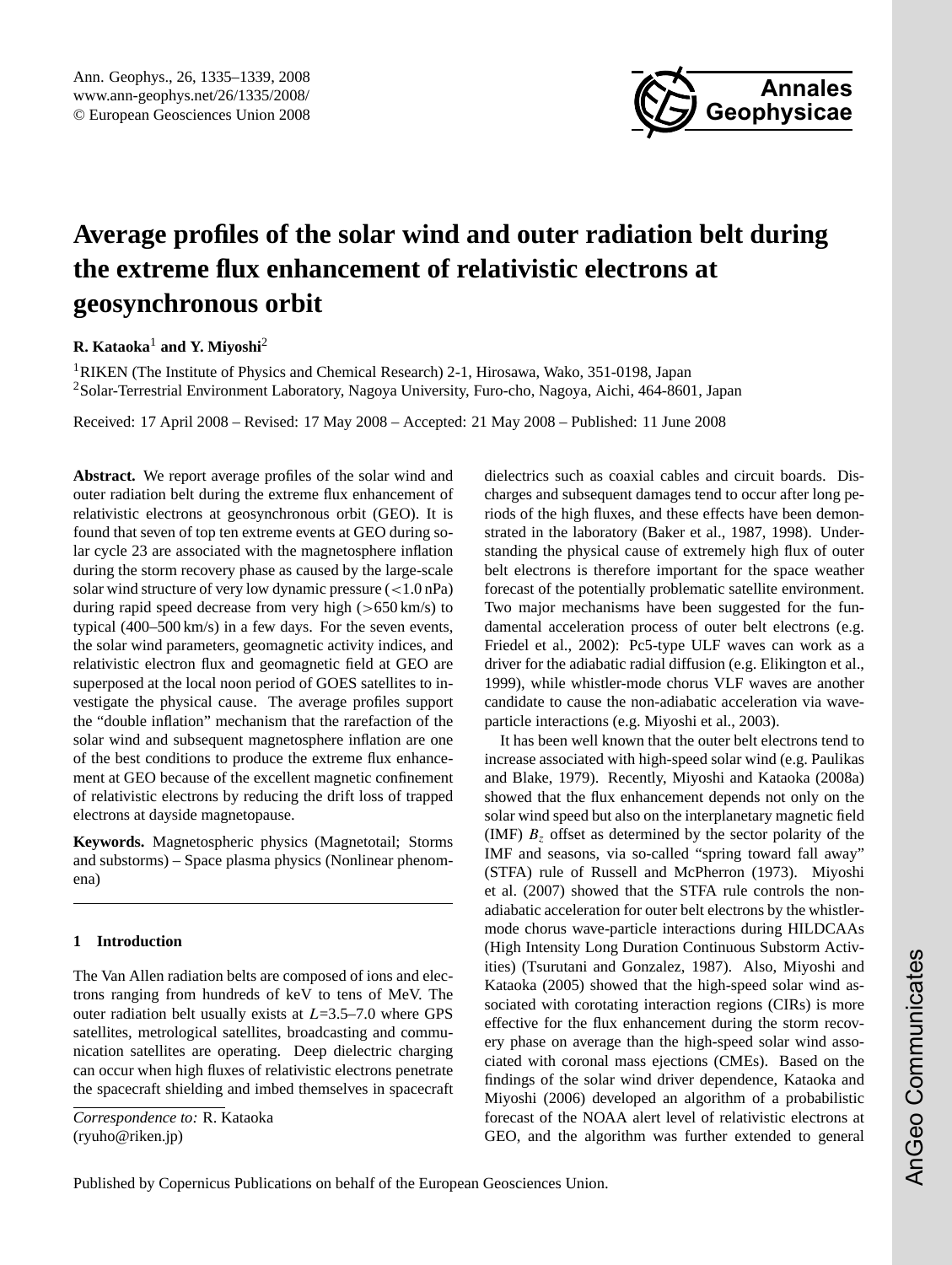**Table 1.** Event list of top 10 extreme flux enhancements determined from GOES-8 and 12 observations during solar cycle 23. From left to right, columns show the maximum flux of >2.0 MeV electrons at GEO (pfu=/cm<sup>2</sup> s str), date of the event, minimum daily variation of H component at GEO in the VDH-coordinate system from t=−2.0 to 0.0 days, minimum solar wind dynamic pressure, maximum solar wind speed, solar wind driver, the STFA relationship, and HILDCAAs occurrence.

| max flux<br>log10(ptu) | date<br>yyyymmdd | min $dH$<br>nT | $min$ <i>Pd</i><br>nPa | $max$ V<br>km/s | solra wind<br>driver | <b>STFA</b><br>rule | <b>HILDCAAs</b> |
|------------------------|------------------|----------------|------------------------|-----------------|----------------------|---------------------|-----------------|
| 5.223                  | 20040729         | 19.7           | 0.27                   | 1027            | $CME + CHS$          | summer              | no              |
| 4.936                  | 20050518         | 24.6           | 0.22                   | 959             | <b>CME</b>           | spring-to           | yes             |
| 4.876                  | 20050919         | 17.5           | 0.32                   | 862             | not clear            | fall-away           | no              |
| 4.719                  | 20060417         | 22.2           | 0.56                   | 676             | <b>CHS</b>           | spring-to           | possible        |
| 4.691                  | 20050809         | 27.3           | 0.46                   | 714             | $CME + CHS$          | summer              | no              |
| 4.689                  | 20040218         | 20.3           | 0.08                   | 735             | <b>CHS</b>           | winter              | possible        |
| 4.674                  | 20041111         | 64.3           | 1.21                   | 809             | <b>CME</b>           | fall-away           | no              |
| 4.660                  | 20061215         | 86.6           | 0.77                   | 896             | <b>CME</b>           | winter              | no              |
| 4.629                  | 20030920         | 45.7           | 0.77                   | 812             | <b>CHS</b>           | fall-away           | yes             |
| 4.590                  | 20050905         | 17.9           | 0.68                   | 743             | not clear            | fall-away           | no              |

stream interface events based on the STFA rule (Miyoshi and Kataoka, 2008b) to operate the probabilistic forecast [\(http://hbksw1.stelab.nagoya-u.ac.jp/\)](http://hbksw1.stelab.nagoya-u.ac.jp/).

Usual flux enhancement can be predicted even in real-time operation as shown above. However, the extreme flux enhancement of relativistic electrons at GEO is still hard to predict and the generation mechanism remains unknown. More recently, Kataoka and Miyoshi (2008) showed evidence that the largest increase of outer belt electrons at GEO during solar cycle 23 is associated with the magnetosphere inflation due to very low dynamic pressure of the solar wind. The very low dynamic pressure at the trailing part of a CME is produced by the speed difference between the very fast CME and following a coronal hole stream (CHS). The purpose of this paper is to show average profiles of the solar wind and outer radiation belt during the extreme flux enhancement of relativistic electrons at GEO as listed by Kataoka and Miyoshi (2008) to investigate the mechanism of the extreme events in more detail.

#### **2 Results and discussions**

Table 1 shows the event list of the Kataoka and Miyoshi (2008) with some additional information. In order to create the top 10 event list, daily maximum flux (1st column) was calculated for >2.0 MeV electron flux measured at GOES 8 and 12 during solar cycle 23 (1996–2006). Kataoka and Miyoshi (2008) discussed a favorable condition of extreme events as coronal hole stream, storm recovery phase, and very low dynamic pressure. The last two columns show additional information on the solar wind driver: The combination of CME and CHS (July 2004, August 2005), CHS (February 2004, September 2003, April 2006), and CME (November 2004, May 2005, December 2006) can be possible solar wind structures to produce the effective solar wind profile for the extreme events at GEO. It is interesting to note that all of the extreme events, except for those in summer and winter, follow the STFA rule. In order to find a meaningful average profiles, the extreme events on 20 September 2003, 11 November 2004, and 15 December 2006 are removed from the following superposed epoch analysis because the geomagnetic field daily variation (3rd column) and dynamic pressure (4th column) are significantly larger than other events, implying some different mechanisms. The data source is summarized as follows: The OMNI2 hourly solar wind data is provided from NASA/SPDF [\(http://spdf.gsfc.](http://spdf.gsfc.nasa.gov/) [nasa.gov/\)](http://spdf.gsfc.nasa.gov/), GOES electrons and magnetic field and POES particle data are provided from NOAA/NGDC [\(http://www.](http://www.ngdc.noaa.gov/) [ngdc.noaa.gov/\)](http://www.ngdc.noaa.gov/). The  $D_{st}$  index is provided from Kyoto University [\(http://swdcwww.kugi.kyoto-u.ac.jp/\)](http://swdcwww.kugi.kyoto-u.ac.jp/). The existence of CME is confirmed using LASCO CME catalog [\(http://cdaw.gsfc.nasa.gov/cme](http://cdaw.gsfc.nasa.gov/cme_list/) list/). The particle data from GOES-12 and NOAA/POES-15 are used for the following analysis since all of the extreme events occurred after 2003.

Figure 1 shows the average profiles of solar wind parameters and geomagnetic activities superposed at 17:00 UT of the day of maximum flux at GEO. Note that GOES-12 is roughly located at the local noon at 17:00 UT where the electron flux usually becomes largest because the magnetic field is highly compressed at noon. It is found from Fig. 1 that the maximum flux occurs when the dynamic pressure has very low value of  $\langle 1.0 \text{ nPa}$  for two days during the storm recovery phase, as indicated by two vertical dahsed lines. The estimated magnetopause distance (Shue et al., 1998) of  $>12 R_E$ is also very large. The typical values of dynamic pressure and magnetopause distance are 2.0–3.0 nPa and 10–11  $R_E$ , respectively, as also indicated at the start and end of Fig. 1. The maximum solar wind speed of  $>650$  km/s is also very fast, as can be seen from Table 1 and Fig. 1, and the very fast speed and subsequent rapid speed decrease is the essential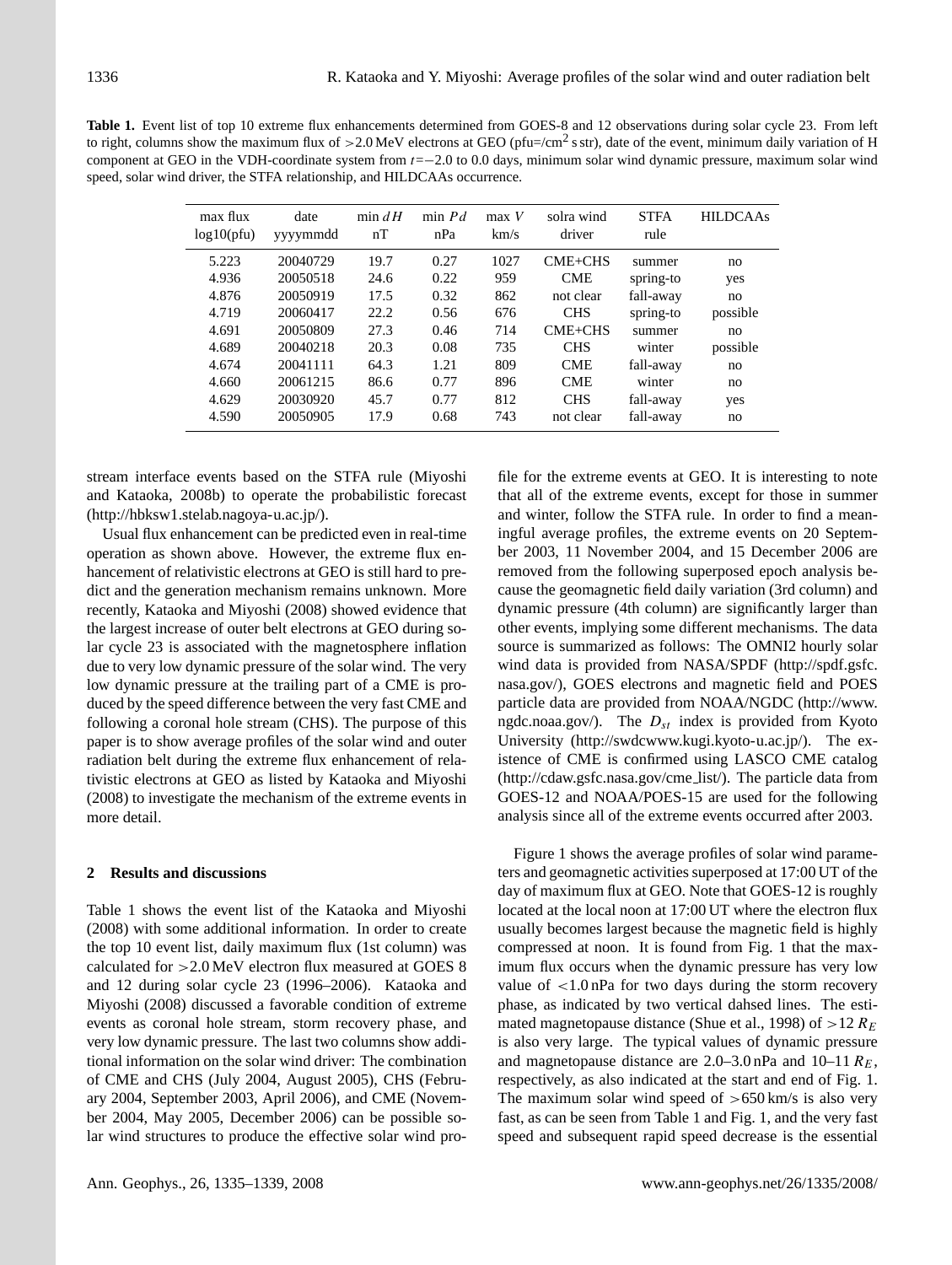

**Fig. 1.** Average profiles of solar wind parameters and geomagnetic activities during extreme events superposed at 17:00 UT of the day of maximum flux enhancement: From top to bottom, shown are interplanetary magnetic field strength  $B$ , the southward component  $B<sub>z</sub>$  in the GSM coordinate system, magnetic field fluctuation level  $dB/B$ , solar wind speed V, proton number density N, dynamic pressure  $Pd$ , proton temperature T, subsolar magnetopause distance  $MP$ ,  $K_p$  index, and  $D_{st}$  index. Light gray curves show the profiles of each event. Vertical dashed lines indicate the period when the dynamic pressure has very low value of <1.0 nPa.



**Fig. 2.** Average profiles of GOES-12 >2.0 MeV electron flux and magnetic field at GEO during extreme events superposed at 17 UT of the day of maximum flux enhancement: (top) >2.0 MeV electron flux, (middle) magnetic filed H component in the VDH-coordinate system, (bottom) the  $D_{st}$  index. In order to avoid any contaminations from the solar protons, the electron data are not used when the flux of the 9–15 MeV proton sensor is larger than  $10/cm^2$  sec str. Light gray curves show the profiles of each event. Vertical dashed lines indicate the period when the dynamic pressure has very low value of <1.0 nPa as shown in Fig. 1.

cause of the solar wind rarefaction structure. It is important to note here that a lot of much faster solar wind structures such as very fast CMEs cannot always produce the large enhancement at GEO (e.g. Miyoshi and Kataoka, 2005), and it is true that a very fast solar wind is not a sufficient condition for producing large enhancement events at GEO (Miyoshi and Kataoka, 2008a).

Figure 2 shows the average profiles of >2.0 MeV electron flux and magnetic field H component measured by GOES-12 superposed at 17:00 UT of the day of maximum flux, where the H component is positive in direction of anti-parallel to the dipole axis in the VDH-coordinate system. The extreme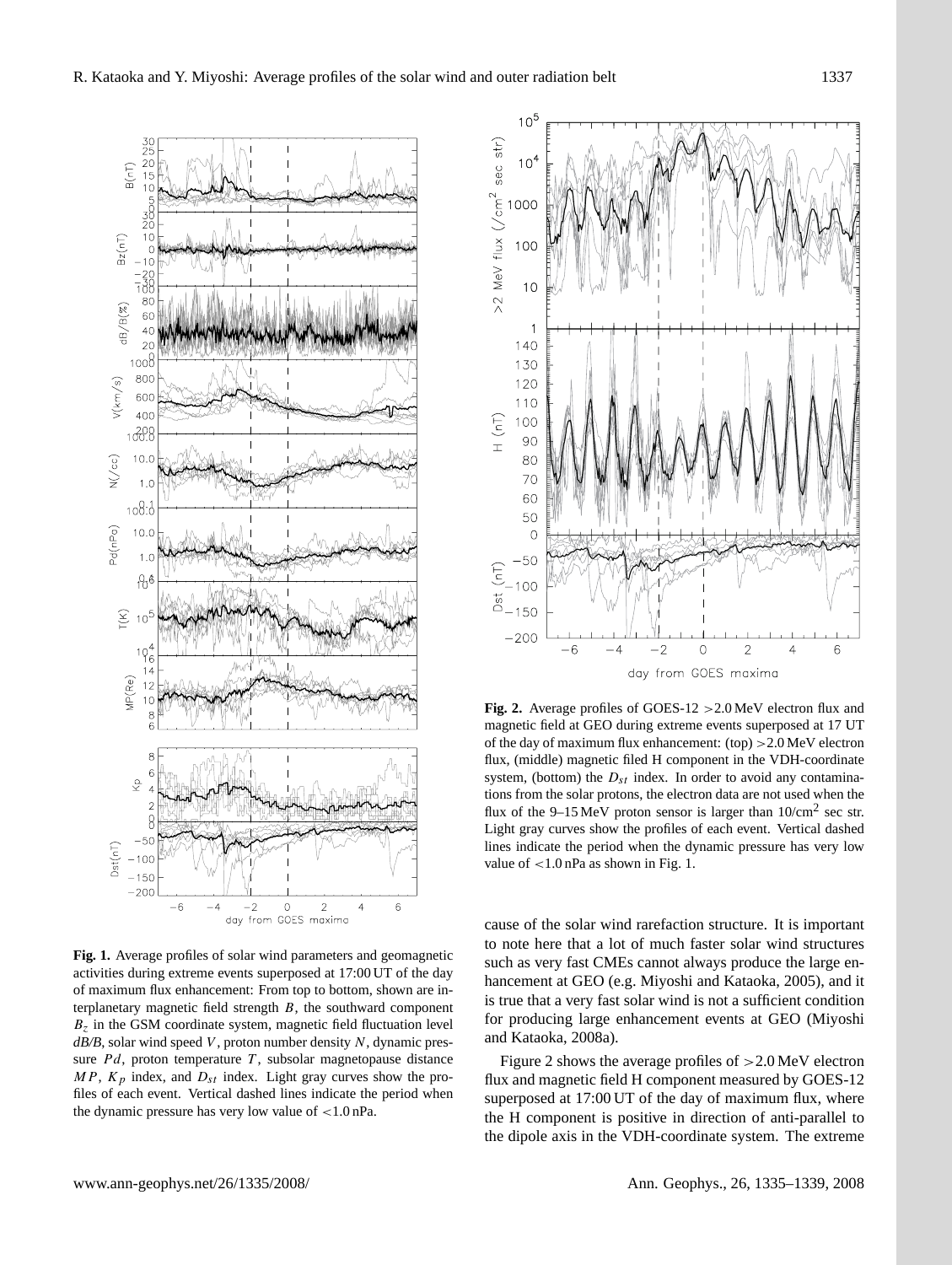

**Fig. 3.** Average L-t diagram of NOAA-15 300–2500 keV electron flux during extreme events superposed at 17:00 UT of the day of maximum flux enhancement. The L-value is McIlwain's L derived from the IGRF. The  $D_{st}$  index is also shown in the bottom panel. In order to avoid any contamination from the energetic protons, the electron data are not used when the electron flux of the NOAA/MEPED 300–2500 keV sensor is less than ten times of the ion flux of the NOAA/MEPED 240–800 keV sensor.

enhancement begins two days before the maximum flux during the storm recovery phase, when the daily variation of the total magnetic field is getting smaller than usual due to the very low solar wind dynamic pressure (Fig. 1). This means that the magnetic field configuration is more dipole-like than usual when the extreme flux enhancement takes place at GEO. As a reference, average amplitude of the minimum Hcomponent daily variation during the recovery phase of intense CIR storms of Miyoshi and Kataoka (2005) is 52.7 nT, while that of Fig. 2 is only 21.3 nT. It is also worthwhile to note here that the flux significantly decrease after the flux maximum as following the magnetopause distance retreating from the inflation state. Ukhorskiy et al. (2006) showed from their test-particle simulation that the change of electron trajectory causes a significant loss of the relativistic electrons at magnetopause. They showed that a rapid enhancement of solar wind dynamic pressure moves the magnetopause earthward, causing the immediate electron loss from the outermost trapped region. Considering this simulation, it is expected that the inflation of the magnetosphere due to small dynamic pressure reduces such loss process at the magnetopause. Since the outer belt electron flux is determined by the delicate balance between source and loss processes (Reeves et al., 2003), reducing the loss process at  $t=-2.0$  to 0.0 can naturally induce the flux enhancement.

Figure 3 shows the average profiles of 300–2500 keV electron flux measured by NOAA/POES-15 MEPED (Evans and Greer, 2000) superposed at 17:00 UT of the day of maximum flux. Note that the NOAA/POES-15 orbits 07:30–19:30 local time meridian. It is found that the outer belt shows outward expansion of the outer boundary two days before flux maximum and then shrinks after the flux maximum. The outward and inward motion of the outer belt is consistent with the flux variation at GEO as shown in Fig. 2. The flux amplitude around the peak of the outer belt  $(L=4.0-4.5)$  is comparable to that of intense CIR storms (see Miyoshi and Kataoka, 2005), suggesting that the acceleration source itself at the heart of the outer belt is not extremely strong. In fact, average  $K_p$  index of extreme events during the recovery phase (Fig. 1) is comparable or smaller than that of intense CIR storms (Miyoshi and Kataoka, 2005), implying comparable or smaller energy source for accelerating relativistic electrons. It is also found that the extreme events are not always associated with HILDCAAs. In Table 1, the association with HILDCAAs is marked as "yes" if HILDCAAs occur during the day of maximum flux, and is marked as "possible" if HILDCAAs occur 1–2 days before the day of maximum flux. The weak association with HILDCAAs is consistent with the fact that the strength of Alfvénic fluctuation of the solar wind during the extreme events is not strong on average as shown in the third panels of Fig. 1.

In summary, all of the observations shown above are consistent with the "double inflation" mechanism (Kataoka and Miyoshi, 2008) that the solar wind rarefaction and subsequent magnetosphere inflation essentially cause the extreme flux enhancement at GEO via the excellent magnetic confinement of relativistic electrons by reducing the drift loss of trapped electrons at magnetopause. The fundamental acceleration mechanism of relativistic electrons during the extreme events is, however, still not clear from the results of this paper, and further research and new observations of the phase space density profiles and plasma wave activities are definitely needed to clarify the acceleration process. Direct evidence of the drift loss process that relativistic electrons escape from the magnetopause is also necessary to understand the mechanism because there are some other possible explanations for the loss process. For example, Green et al. (2004) concluded that the electron decreases are likely due to enhanced precipitation into the atmosphere by EMIC waves. The planned satellite missions for the inner magnetosphere during the solar maximum of solar cycle 24 such as OR-BITALS, RBSP within the International Living With a Star (ILWS) program, and Japanese ERG project (Shiokawa et al., 2006) will provide the essential data for elucidating the fundamental acceleration and loss mechanisms of relativistic electrons of the radiation belts.